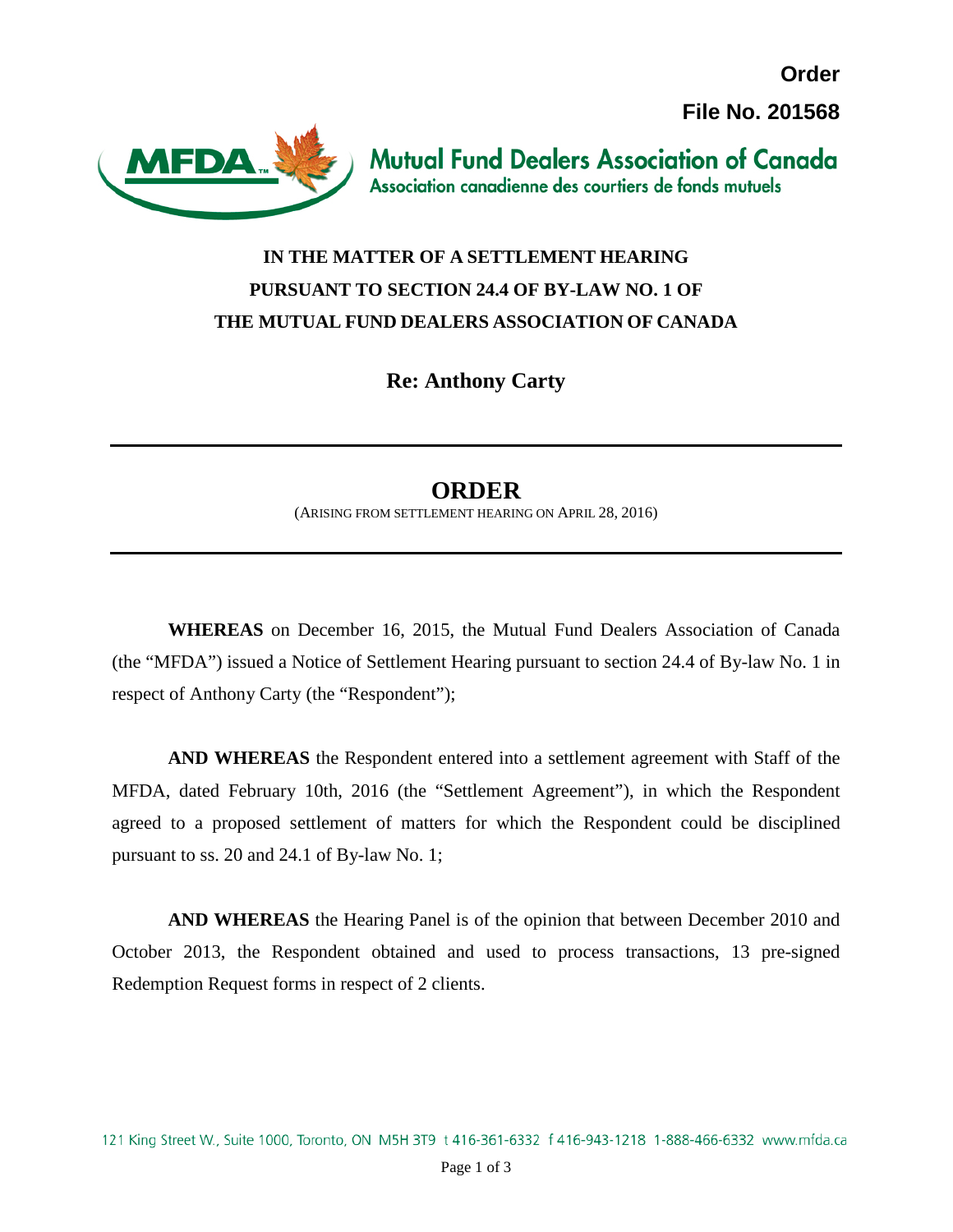**IT IS HEREBY ORDERED THAT** the Settlement Agreement is accepted, as a consequence of which:

1. The Respondent shall pay a fine in the amount of \$5,000 pursuant to s.24.1.1(b) of MFDA By-law No. 1 (the "Fine");

2. The Respondent shall pay costs in the amount of \$2,500 pursuant to s. 24.2 of MFDA By-law No. 1 ("Costs");

3. The Fine and Costs together shall be payable in 12 equal installments, the first of which is due on the date of the Settlement Hearing, the remaining 11 installments due on the last business day of the 11 months following the date of the Settlement Hearing;

4. The Respondent shall in future comply with MFDA Rule 2.1.1; and

5. If at any time a non-party to this proceeding requests production of, or access to, any materials filed in, or the record of, this proceeding, including all exhibits and transcripts, then the MFDA Corporate Secretary shall not provide copies of, or access to, the requested documents to the non-party without first redacting from them any and all intimate financial or personal information, pursuant to Rules 1.8(2) and (5) of the MFDA *Rules of Procedure*.

**DATED** this  $28<sup>th</sup>$  day of April, 2016.

"Paul M. Moore"

Paul M. Moore, Q.C. Chair

"Colleen Waring"

Colleen Waring Industry Representative